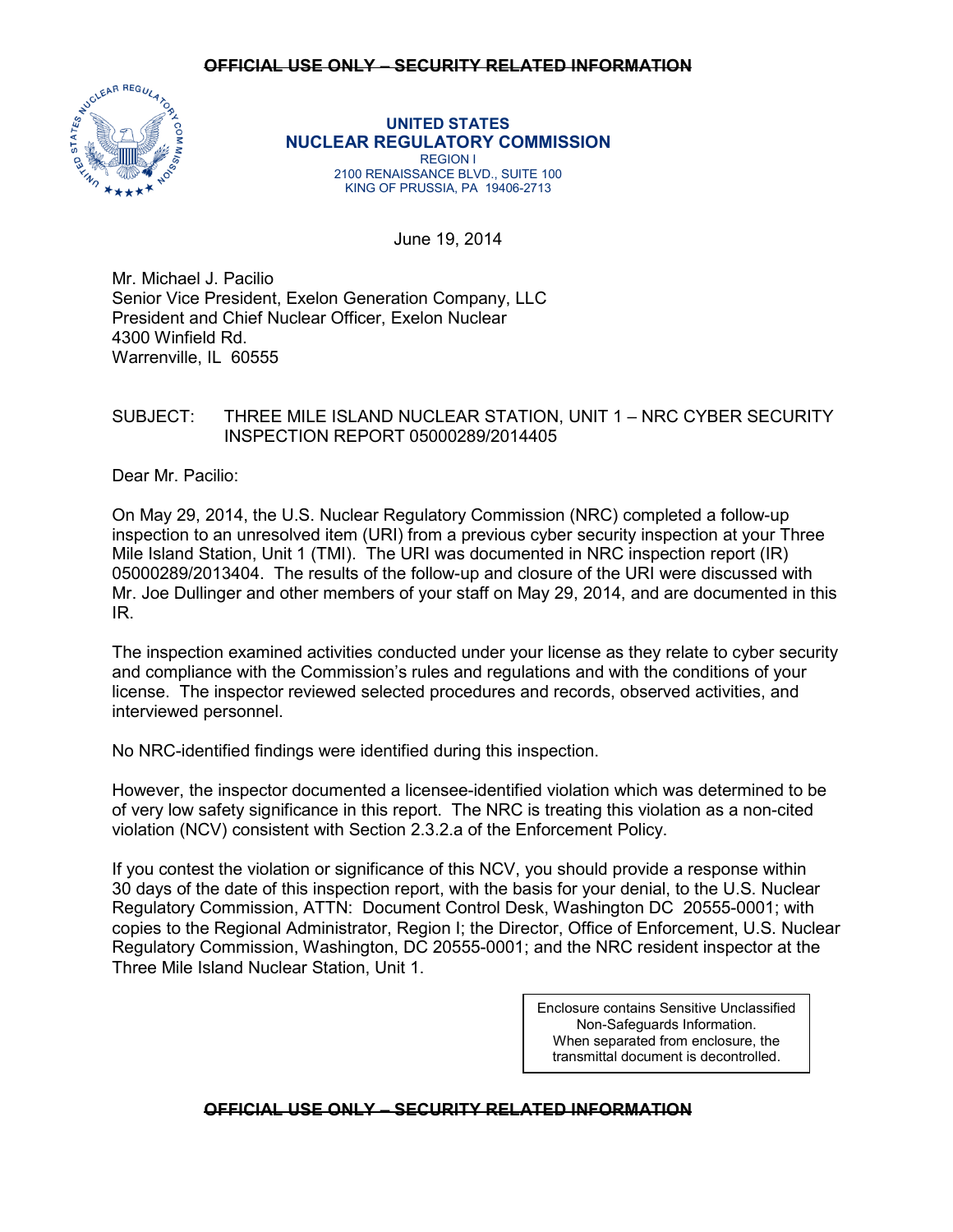M. Pacilio 2

In accordance with Title 10 of the *Code of Federal Regulations* (10 CFR) 2.390 of the NRC's "Rules of Practice," a copy of this letter will be available electronically for public inspection in the NRC Public Document Room or from the Publicly Available Records (PARS) component of NRC's Agencywide Document Access and Management System (ADAMS). ADAMS is accessible from the NRC Web site at<http://www.nrc.gov/reading-rm/adams.html> (the Public Electronic Reading Room). However, the material enclosed herewith contains Security-Related Information in accordance with 10 CFR 2.390(d)(1) and its disclosure to unauthorized individuals could present a security vulnerability. Therefore, the material in the enclosure will not be made available electronically for public inspection in the NRC Public Document Room or from the PARS component of NRC's ADAMS. If you choose to provide a response and Security-Related Information is necessary to provide an acceptable response, please mark your entire response "Security-Related Information – Withhold from public disclosure under 10 CFR 2.390" in accordance with 10 CFR 2.390(d)(1) and follow the instructions for withholding in 10 CFR 2.390 (b)(1). In accordance with 10 CFR 2.390(b)(1)(ii), the NRC is waiving the affidavit requirements for your response.

Sincerely,

## */RA/*

John F. Rogge, Chief Engineering Branch 3 Division of Reactor Safety

Docket No.: 50-289 License No.: DPR-50

Enclosure: Inspection Report 05000289/2014405 w/Attachment: Supplemental Information

**cc w/o encl; w/oOUO-SRI**: Distribution via ListServ

## **cc w/encl; w/OUO-SRI**:

R. Campbell, Security Manager D. Allard, Director, PA DEP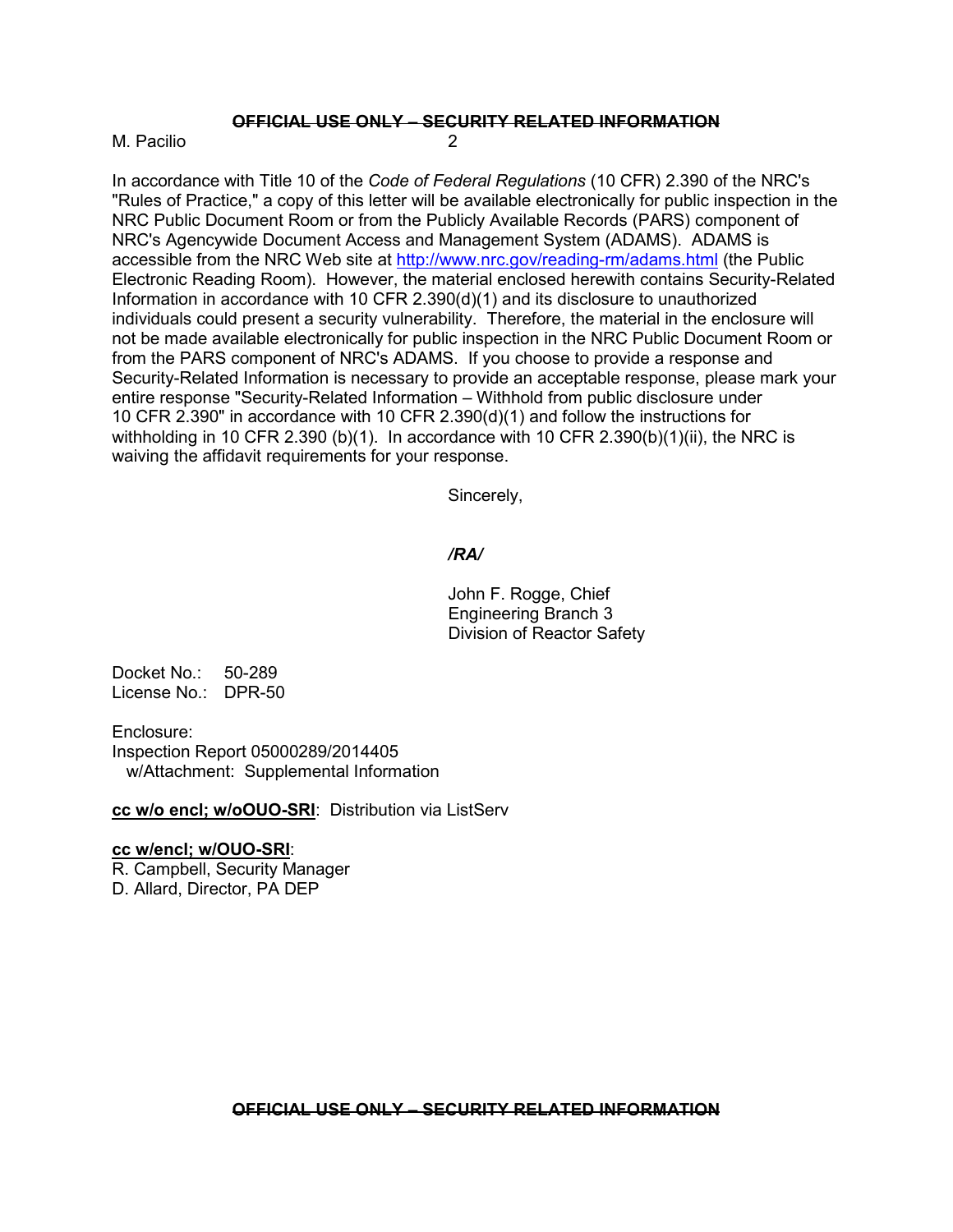M. Pacilio

In accordance with Title 10 of the *Code of Federal Regulations* (10 CFR) 2.390 of the NRC's "Rules of Practice," a copy of this letter will be available electronically for public inspection in the NRC Public Document Room or from the Publicly Available Records (PARS) component of NRC's Agencywide Document Access and Management System (ADAMS). ADAMS is accessible from the NRC Web site at<http://www.nrc.gov/reading-rm/adams.html> (the Public Electronic Reading Room). However, the material enclosed herewith contains Security-Related Information in accordance with 10 CFR 2.390(d)(1) and its disclosure to unauthorized individuals could present a security vulnerability. Therefore, the material in the enclosure will not be made available electronically for public inspection in the NRC Public Document Room or from the PARS component of NRC's ADAMS. If you choose to provide a response and Security-Related Information is necessary to provide an acceptable response, please mark your entire response "Security-Related Information – Withhold from public disclosure under 10 CFR 2.390" in accordance with 10 CFR 2.390(d)(1) and follow the instructions for withholding in 10 CFR 2.390 (b)(1). In accordance with 10 CFR 2.390(b)(1)(ii), the NRC is waiving the affidavit requirements for your response.

Sincerely,

# */RA/*

John F. Rogge, Chief Engineering Branch 3 Division of Reactor Safety

Docket No.: 50-289 License No.: DPR-50

Enclosure: Inspection Report 05000289/2014405 w/Attachment: Supplemental Information

**cc w/o encl; w/oOUO-SRI**: Distribution via ListServ

### **cc w/encl; w/OUO-SRI**:

R. Campbell, Security Manager D. Allard, Director, PA DEP

Distribution: See Next Page

## **Non-Public Designation Category: MD 3.4 Non-Public A.3**

DOCUMENT NAME: G:\DRS\Engineering Branch 3\Branch Cyber Security\Cyber Insp Reports (Region-1 only)\TMI 2014-405 Cyber URI Closeout (OUO-SRI).docx **ADAMS ACCESSION NO.: ML14171A180 (Cover letter) ADAMS ACCESSION NO.: ML14171A174 (Cover letter w/encl)**

| <b>Cover Letter</b><br><b>SUNSI Review</b>      |               | $\boxtimes$<br>Non-Sensitive<br>Sensitive |  | $\boxtimes$   | <b>Publicly Available</b><br>Non-Publicly Available |  |  |
|-------------------------------------------------|---------------|-------------------------------------------|--|---------------|-----------------------------------------------------|--|--|
| Cover Letter w/Enclosure<br><b>SUNSI Review</b> |               | Non-Sensitive<br>$\times$<br>Sensitive    |  | $\boxtimes$   | <b>Publicly Available</b><br>Non-Publicly Available |  |  |
| <b>OFFICE</b>                                   | <b>RI/DRS</b> |                                           |  | <b>RI/DRS</b> |                                                     |  |  |
| <b>NAME</b>                                     | Dorr          |                                           |  | <b>JRogge</b> |                                                     |  |  |
| <b>DATE</b>                                     | 06/19/14      |                                           |  | 06/19/14      |                                                     |  |  |

OFFICIAL RECORD COPY

#### **OFFICIAL USE ONLY – SECURITY RELATED INFORMATION**